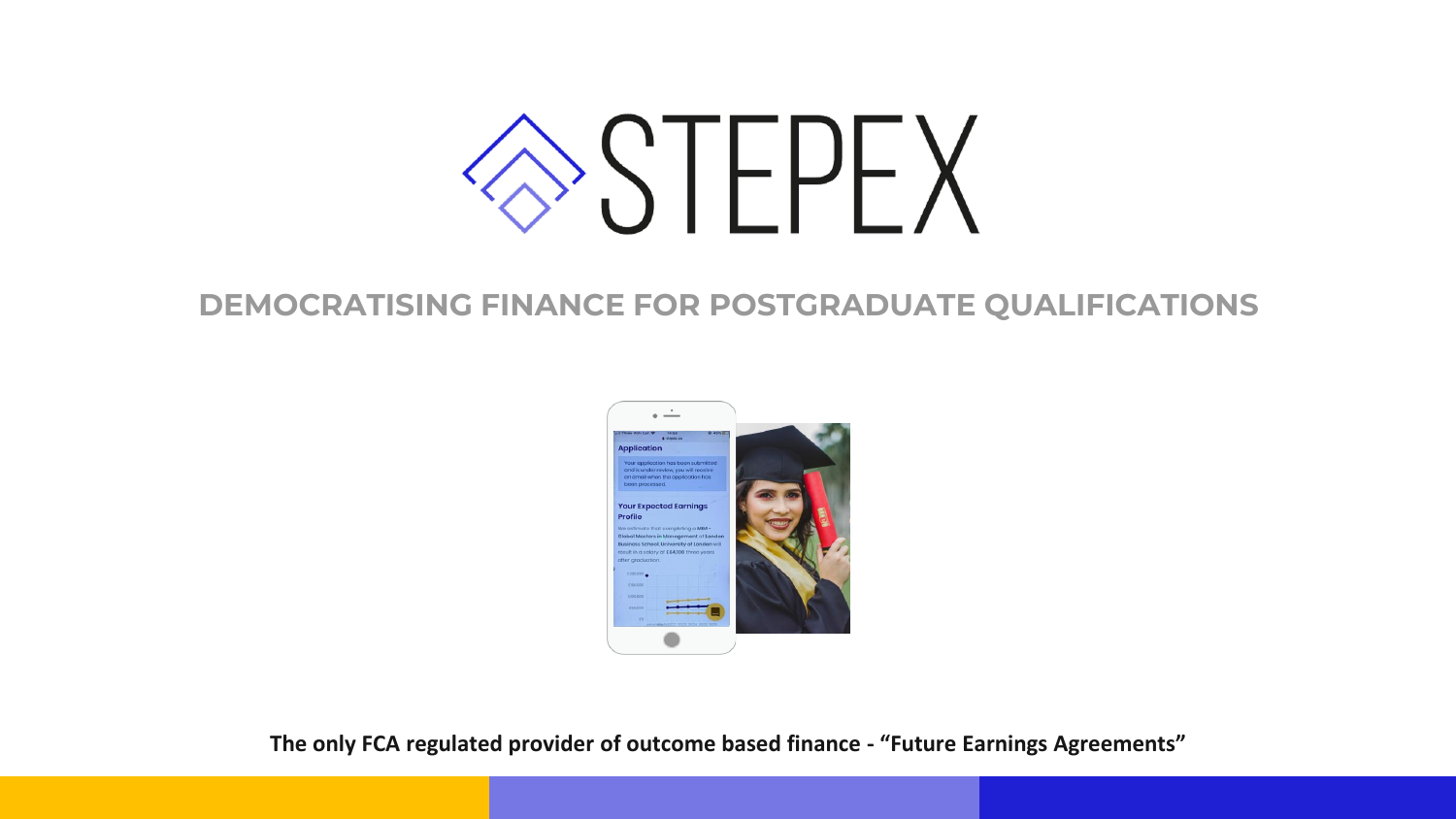"Future Earnings Agreements" provide universities with the ability to boost revenue and build long term value

### **More demand for the university**

**+£1m\* net revenue** per course as maximum capacity is ensured

**Higher calibre students** as candidates selected from a larger pool

**Improved rankings performance** from better earning outcomes, diversity and GMAT scores

2

**Targeted recruitment of UK / EU** students with diverse demographics



#### **Better terms for the student**

**More widely available** based on future potential not just historical income

**Affordable**, income linked repayments

**Lower cost product** as defaults do not increase the cost up for those who do repay

**No interest** that compounds over time

**Better outcomes** for students as flexible repayments allow for career optimisation

**Facilitated by StepEx Trusted partner** of leading universities

**Fully regulated** by Financial Conduct Authority

Management team with **deep expertise**

*Note: \*illustrative based on attracting an additional 50 more students per course that repay an average of £20K each, marginal cost paid by upfront deposit Appendix 1 details the problems associated with debt and the benefits of "Future Earnings Agreements"*



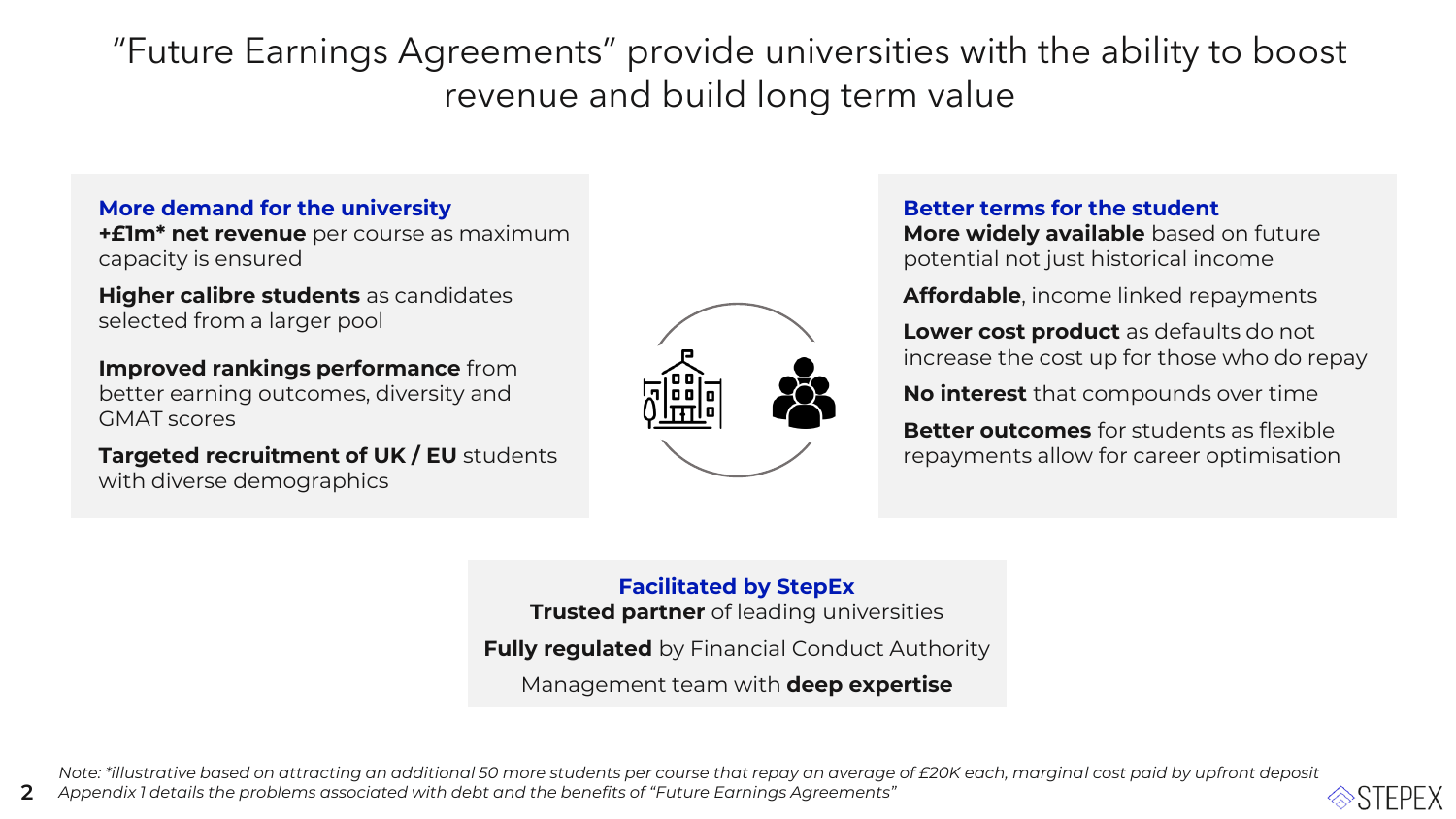Debt providers currently restrict demand based on selection criteria that are misaligned with universities and students



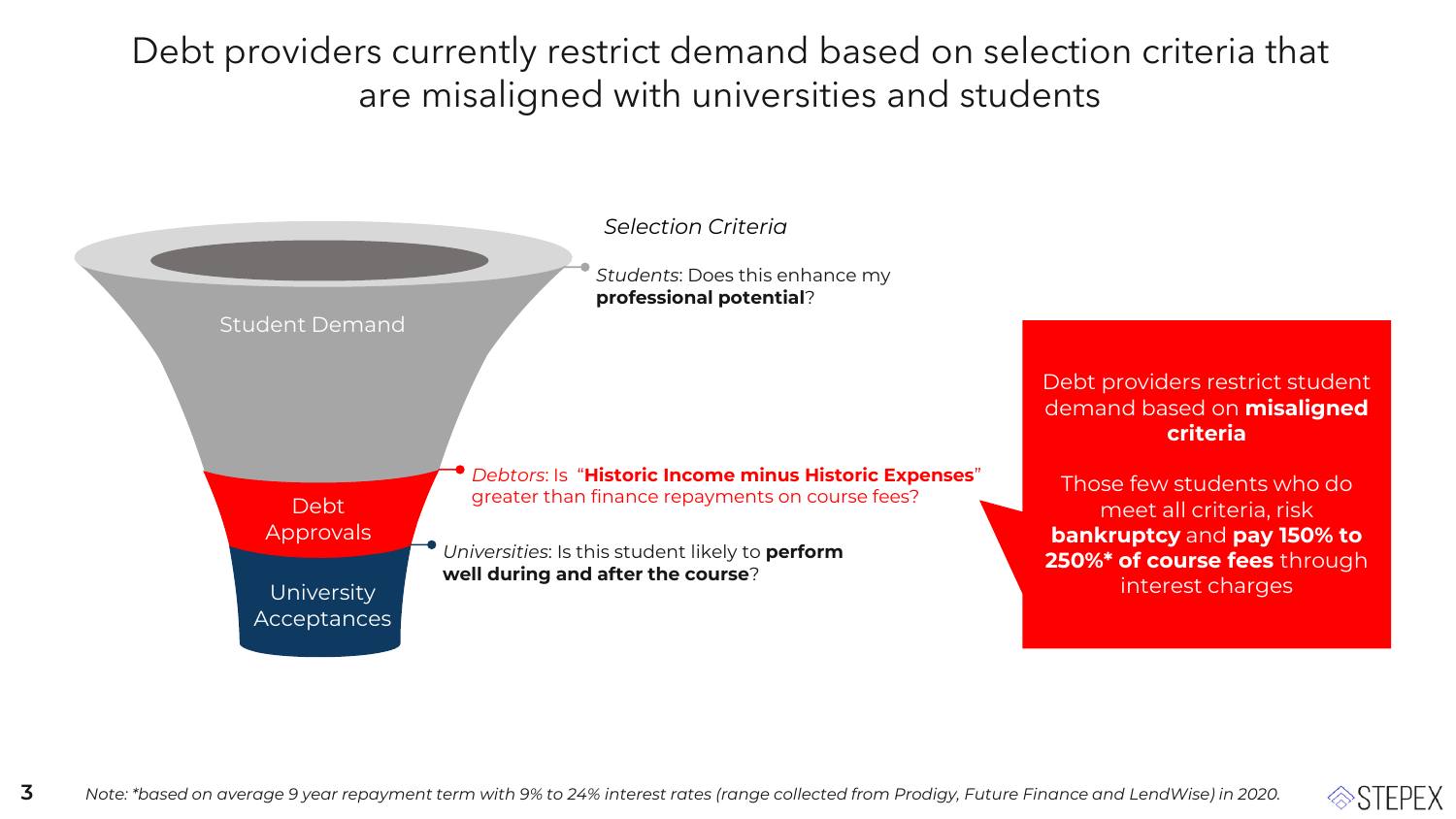## Solution: add the option for students to pay for course fees with a share of their future earnings

*Current Option Future Additional Option*

£20,000 in course fees upfront  $\rightarrow$  £2,000 + 8%\* of future earnings for 5 years

Available to those few with the **bank of mum and dad**

*OR*

**Historical high earners** (precludes the majority of 20-30 year olds) that are willing to repay a total of £30,000 to £50,000 in course fees and financing costs and risk bankruptcy if they earn less than expected postgraduation.

**Everyone else** (i.e. those currently excluded):

- Only repay when they earn over £25,000
- Never repay more than 1.5x the course fee

This means students will repay £0 to £29,000 for a qualification depending on how much they earn.

Only required to make 5 years worth of payments no matter how much is recouped in total, and repayments will automatically go up or down in line with income, ensuring affordability.

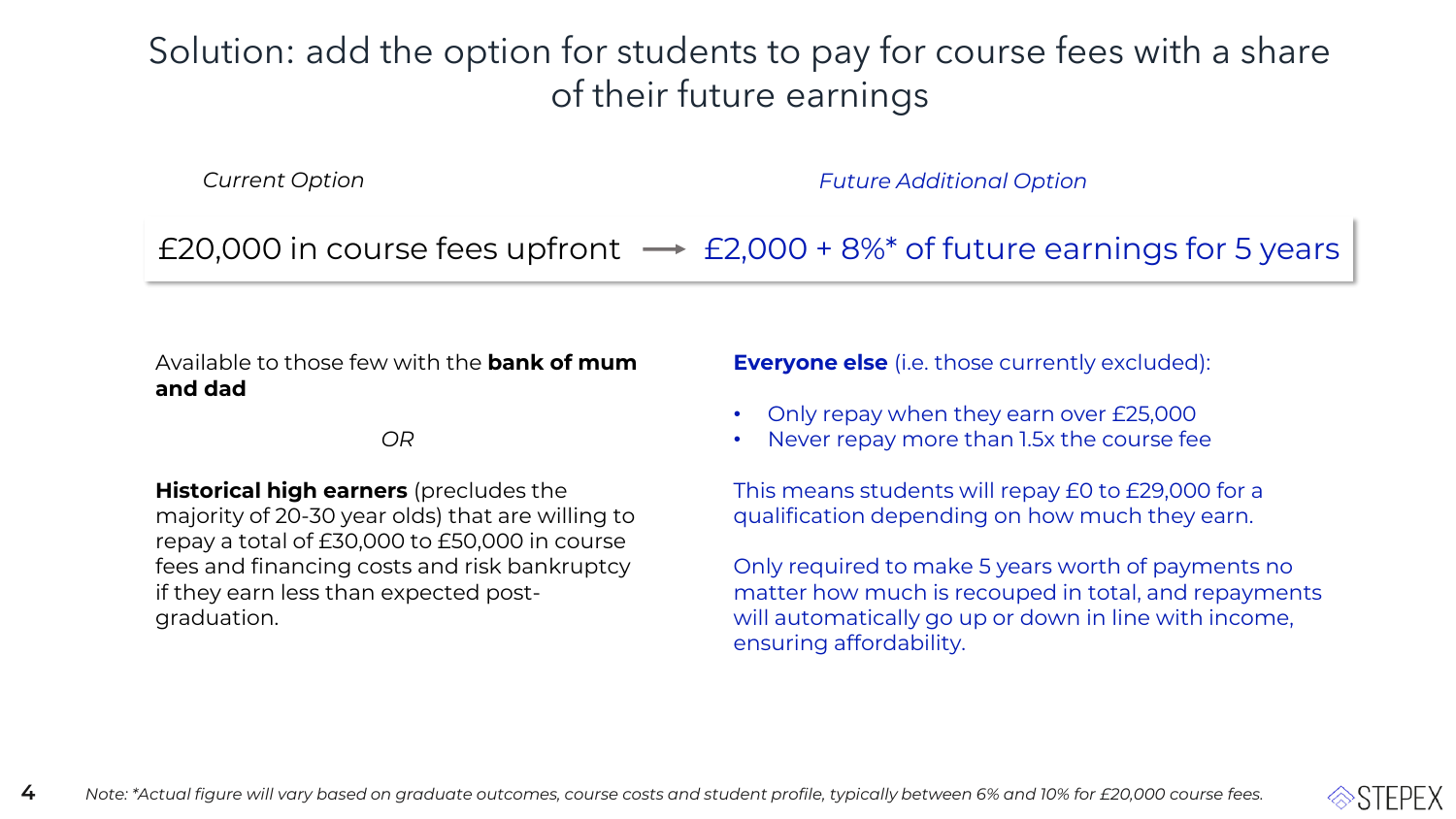## How one of our partners (CAPSLOCK) markets our financial product



Kick-start your new cyber security career and pay nothing until you land a high-paying job.



## Pay nothing until you land a high-paying job

We'll invest in you and cover your tuition costs up-front. You'll only begin re-paying tuition once you land a job paying over £27,000

## Not debt, no interest, always affordable

ISAs are not classed as personal debt. They always stay affordable, and re-payments are paused if your income drops below £27,000.

## Re-payments which scale with your pay

When we invest in you, you'll pay back 15% of your monthly income for 36 months, but only once you earn over £27,000

## Your re-payments are capped

You'll never pay back more than 2x the upfront tuition fee. That's a cap of £19,000 as it stands right now.

5

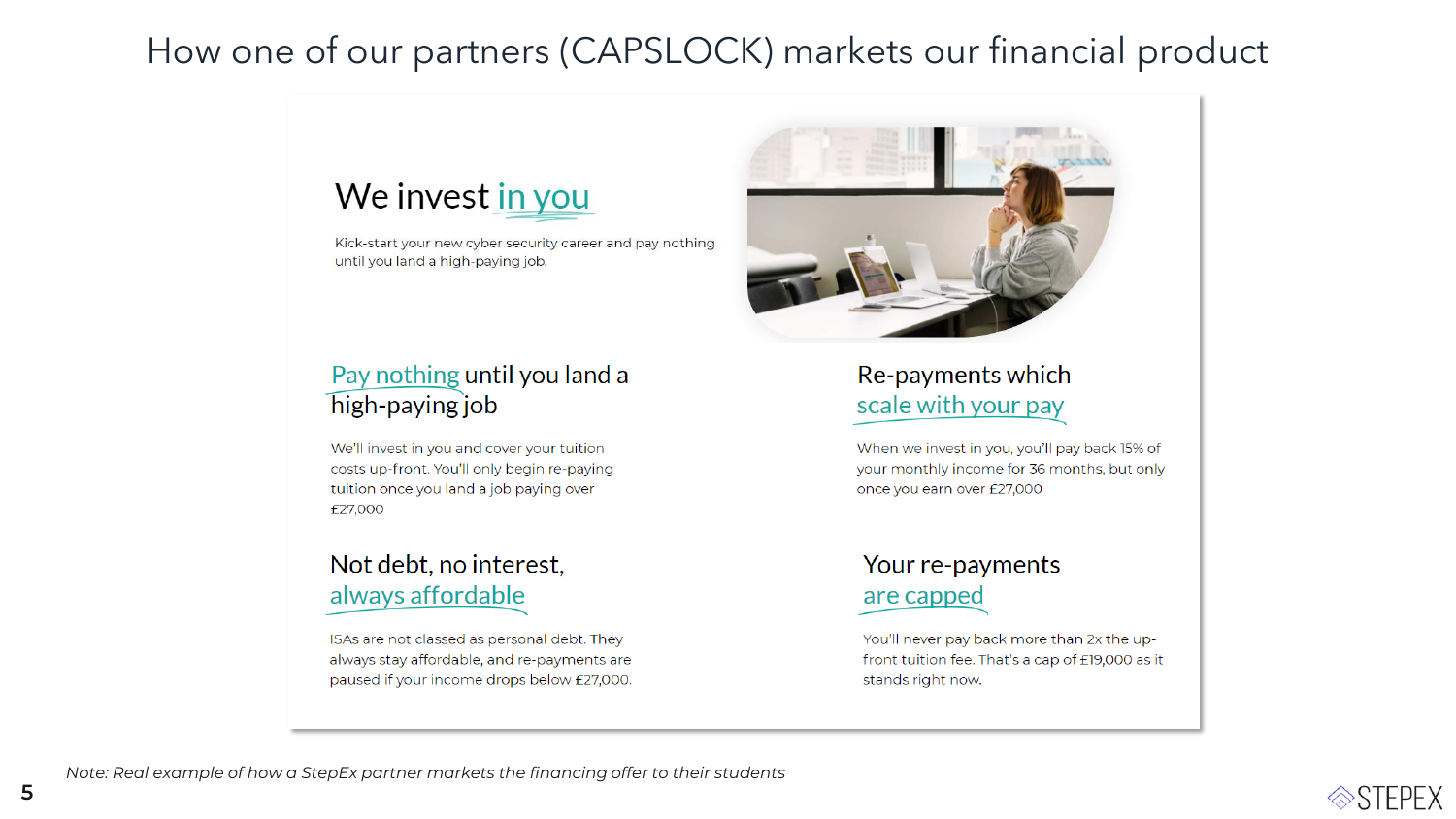Is this product of value to the University?



How will removing financial barriers to courses help?

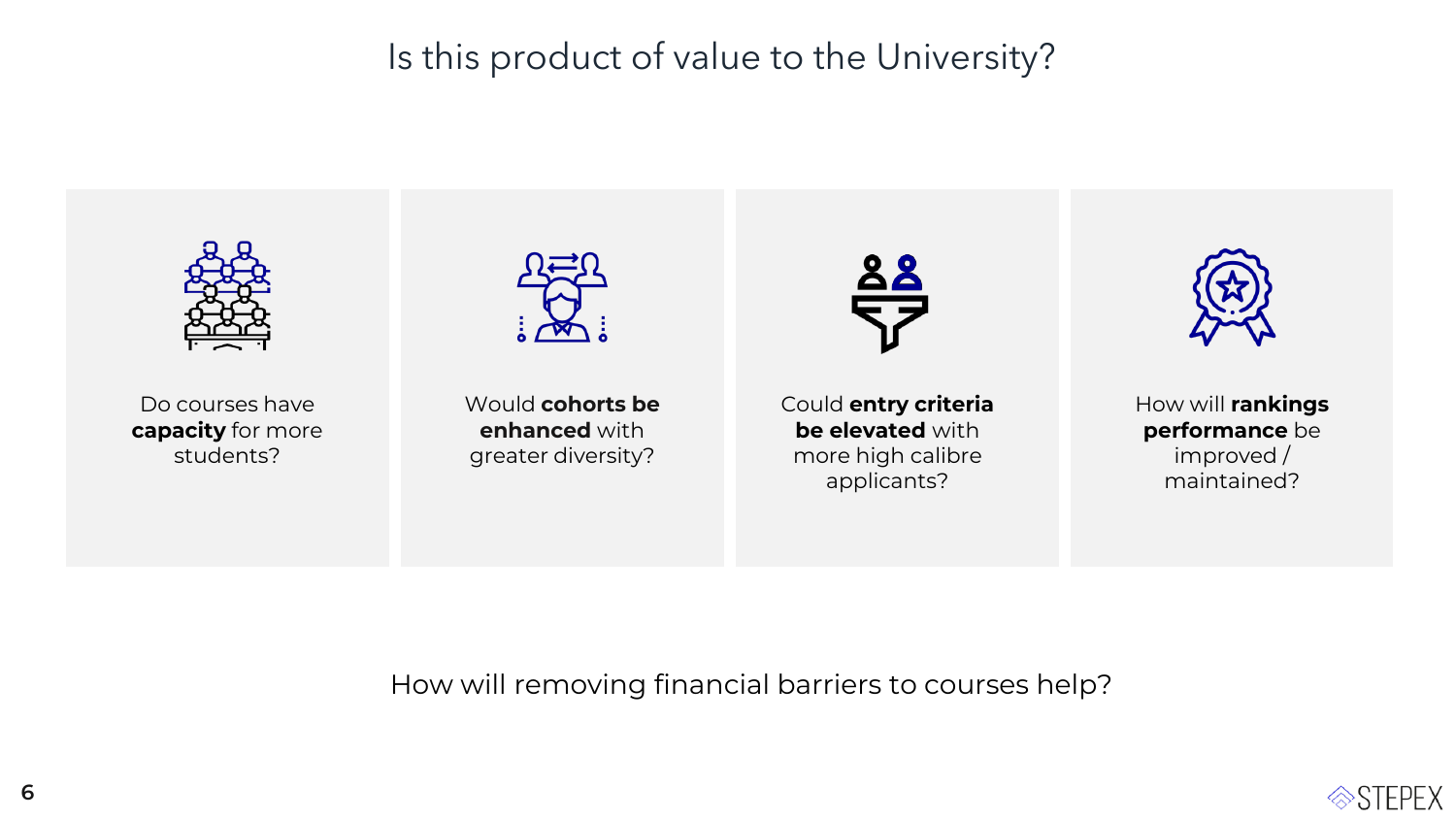## Benefits of removing financial barriers

+

**Increased revenue and satisfaction**  ensure capacity fulfilled and better student experience

## Short term: **more demand** Long term: **enhanced selection**

+



**More students** increased course attractiveness and broader target audience



**Happier students**  optimal class sizes, diversity and cohort quality



**More selectivity**  leading to higher quality students



**Improved rankings** higher earnings outcomes and higher average GMAT



**Higher value offering** enhanced attractiveness to students, staff and ability to improve pricing

*StepEx is a fully FCA authorised financial institution that will provide a complete service for universities*

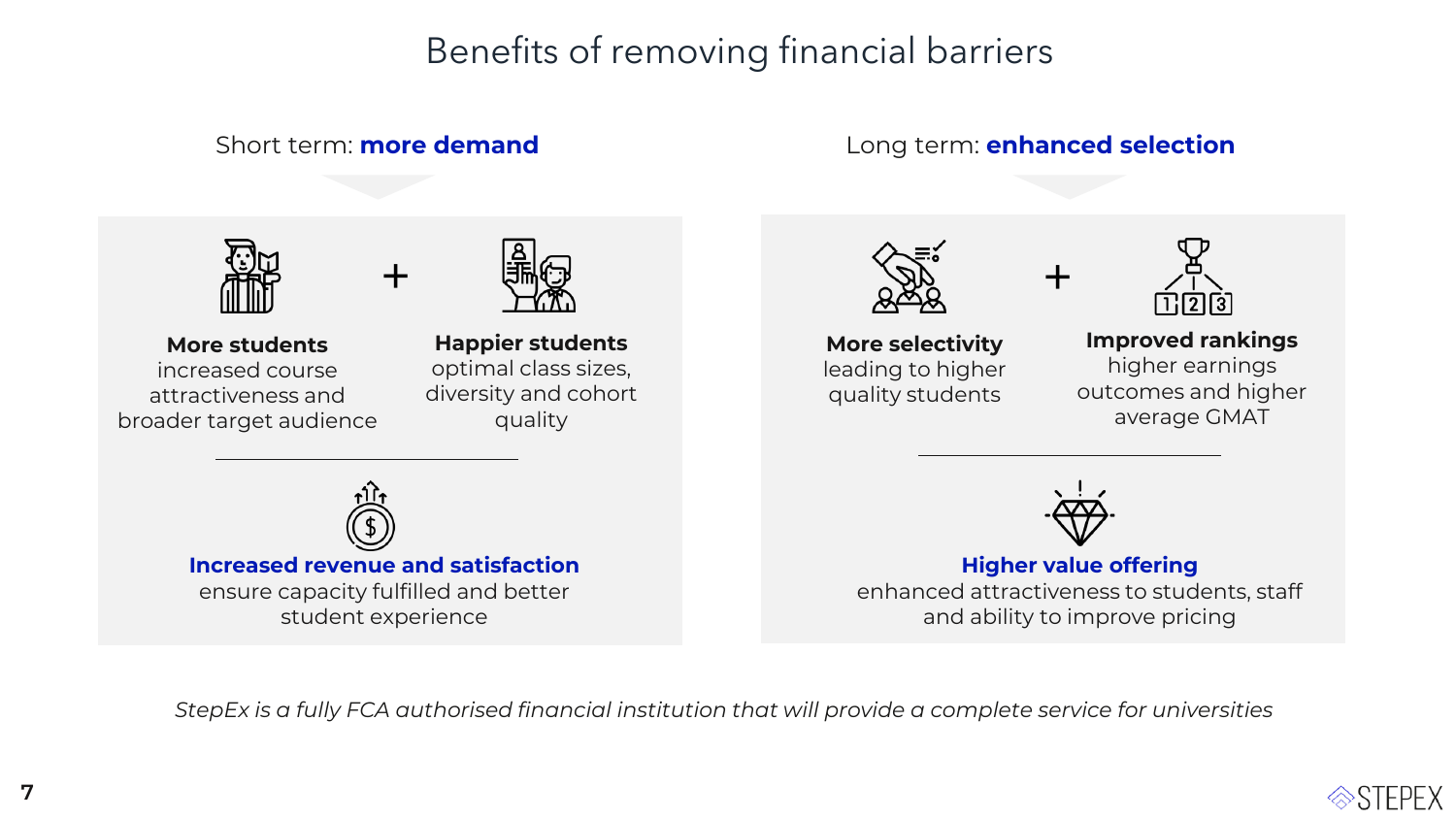## Two options for the provision of "Future Earnings Agreements"





Suited to universities unable to defer a portion of fee revenue

Upfront course fee

- More expensive total cost of course for student than option 2
- Capacity and terms dependent on investor appetite

Suited to universities seeking attract the best students with the most competitive pricing and finance availability

- Most attractive pricing and ability for students to participate
- Higher fee revenue
- Enables targeted recruitment
- Ability to demonstrate course value with university "skin in the game"
- Portion of payment deferred

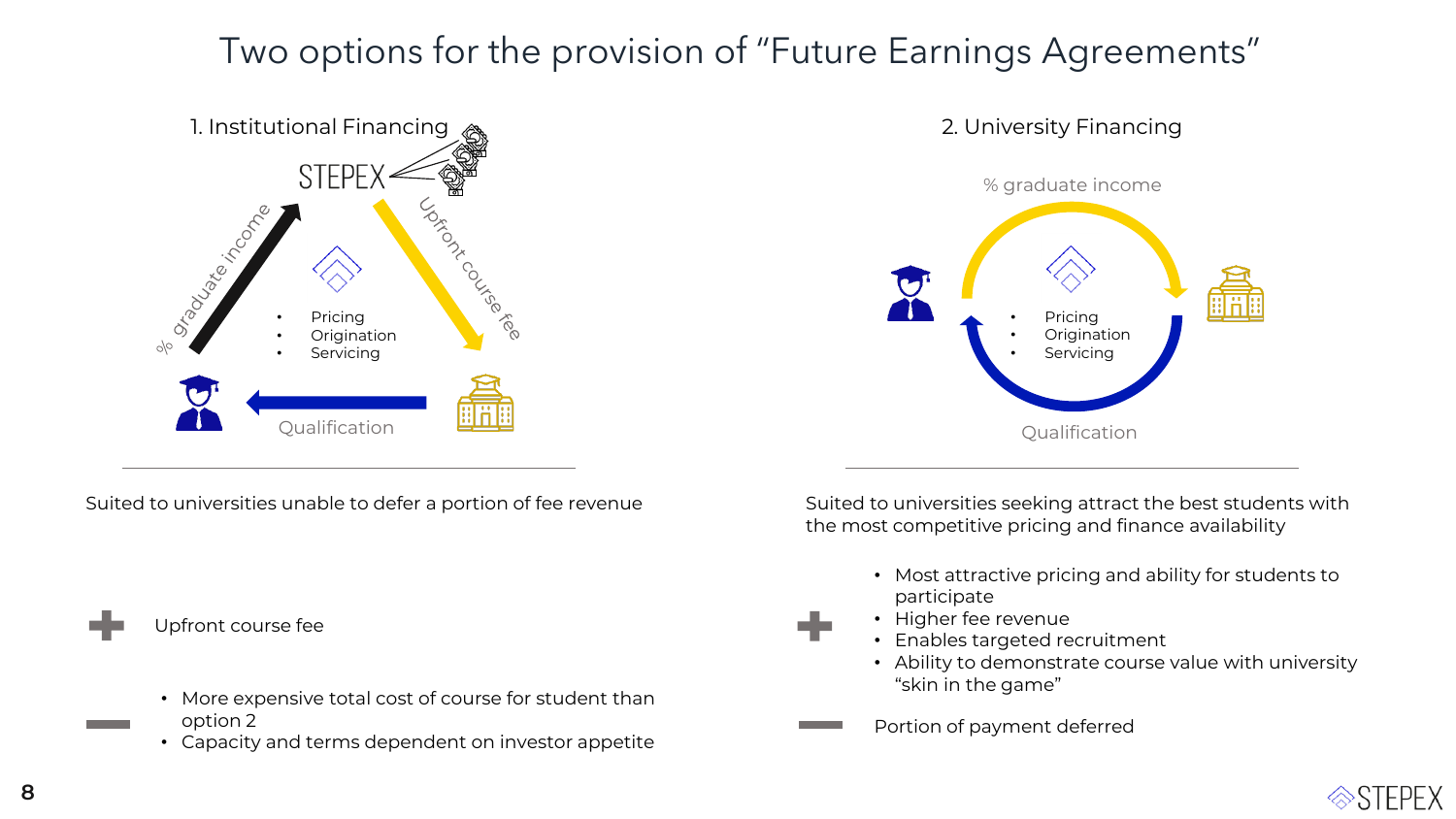## University financing (option 2) explained



*Summary Process – StepEx provides full service for all financial activities* 

- 1. StepEx provides university with template explanation of FEA including a link to the sign up page
- 2. Students completes profile on StepEx platform, StepEx performs full background, credit and identity checks
- 3. University confirms enrolment of the student
- 4. StepEx contracts with the student on University's behalf for the money owed and collects all payments over time
- 5. StepEx pays University the money owed
- 6. StepEx provides University with the verified anonymised earnings data of students throughout the process

*Note: \*Total repayments that would be due for a £20,000 loan at 15% interest for 9 years; please see appendix 3 for a case study; please see appendix 4 for a detailed step by step process that includes the interaction between StepEx and the student*  $\otimes$ SIFPFX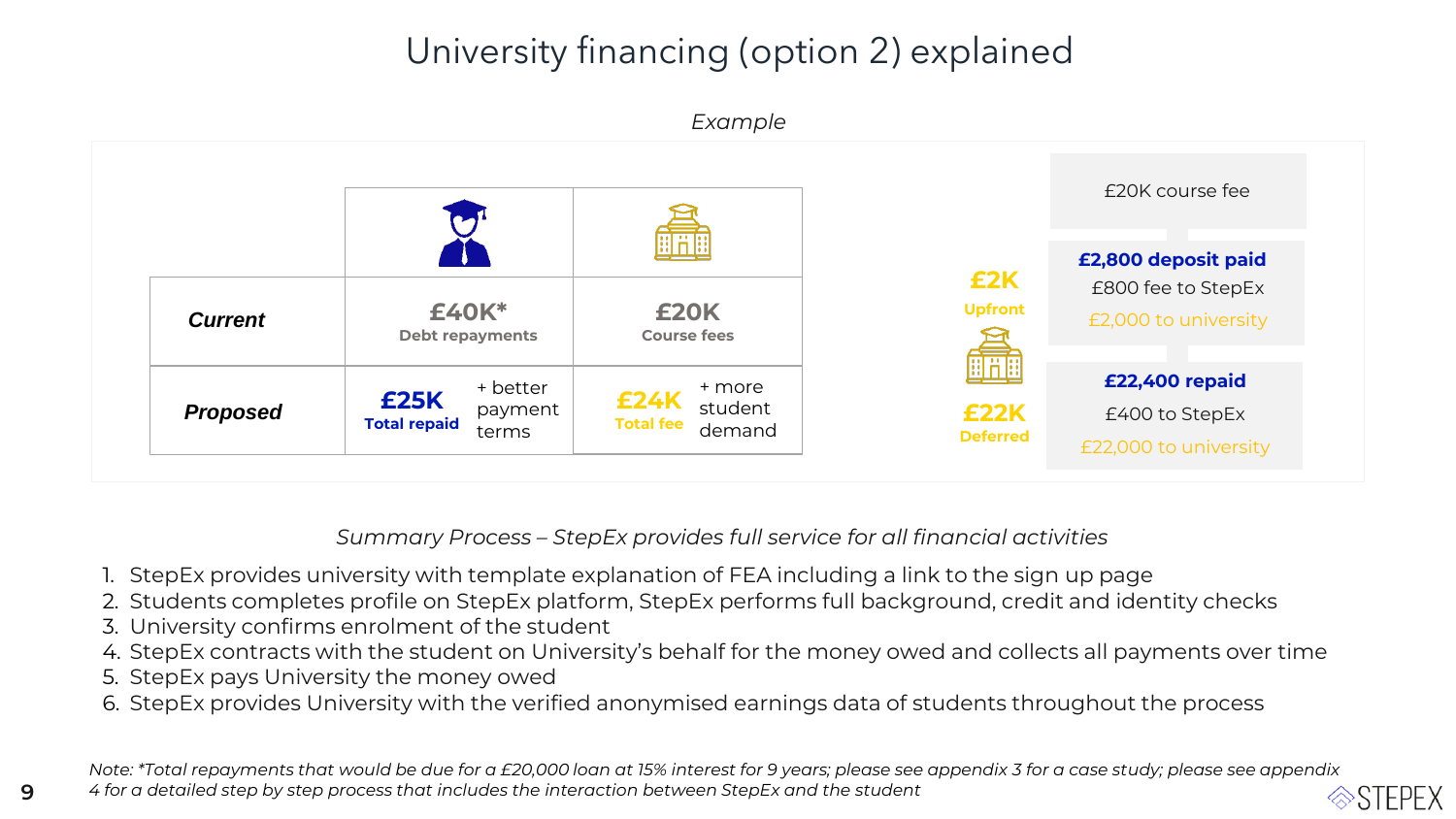## Broad support and highly experienced and capable team

#### *Some institutions we support*





**Business** 









**[Daniel George](https://www.linkedin.com/in/danfgeorge/?originalSubdomain=uk)** Founder & CEO

*Former Director at a financial services consultancy, banker and economist to the Australian government.*



**Australian Government** epartment of Agricultur



## **[Nigel Glaister](https://www.linkedin.com/in/nigel-glaister-b197115/)** Chairman

*C-suite and head of infrastructure at tier 1 investment banks. Track record of successfully commercialising small businesses.*

citibank

**LEHMAN BROTHERS** 



**[Miles Cresswell-Turner](https://www.linkedin.com/in/miles-cresswell-turner-9582aa28/)** Non-Executive Director

*Co-Founder of LSE listed Non-Standard Finance PLC (NSF), PE Partner and special situations credit banker.* 

**Palamon** DUKE everyday loans





Google entrepreneurs programme 2017-20



Top 12 Start Ups Pitch@Palace 2019



Top 20 "Exciting Start Ups" 2019 Kings College NatWest fintech cohort 2018/19



2018 FCA project innovate cohort



Top 10 Tech disruptors @ Berlin Extreme Tech Challenge 2020

Top 40 Global "Tech for Good" disruptors 2020

**Hatch** 

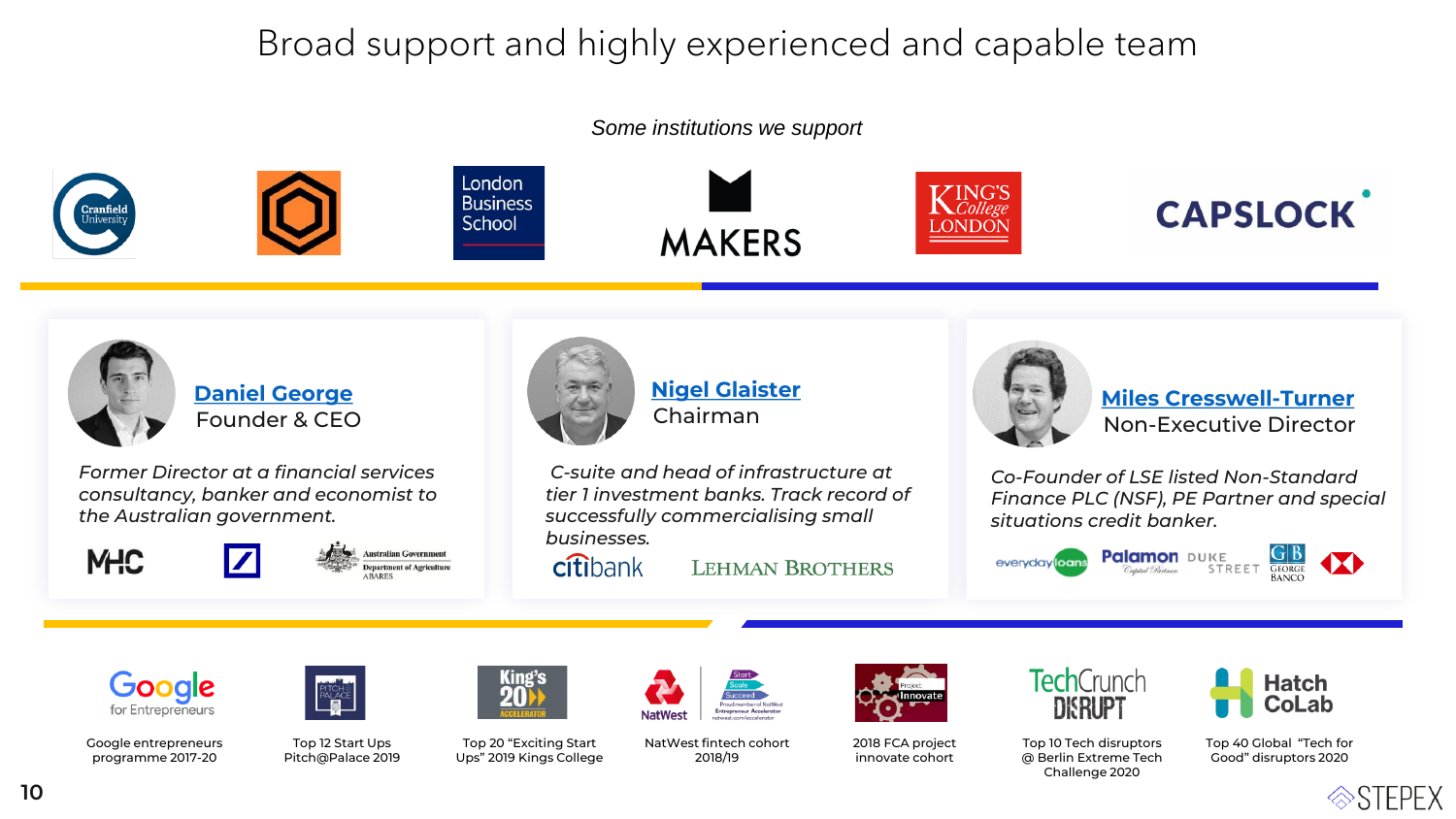## Conclusion

**Leading post-graduate qualifications provide an excellent return on investment for candidates** but are a significant cost for those at the beginning of their careers

**A financial barrier causes top universities to miss out on top talent from the less wealthy majority** that would vastly increase the talent pool from which they can recruit from because many are unable or unwilling to use restrictive and expensive debt products

**StepEx provides an option for students to repay a percent of their future income** as an alternative to upfront payment of course fees

This provides the university with:

- **Ability to fill any excess capacity** and thus boost revenues creating incremental revenue with minimal marginal cost
- **Brand enhancement** through perception that the university actively assists students with overcoming financial burdens using a cutting-edge, innovative and fully regulated product
- **Higher calibre cohorts** leading to higher profile alumni and better rankings performance as selection is from a wider pool of candidates

This product can be used as **a sustainable alternative to the finite provision of scholarships** as Future Earnings Agreements are repaid and hence provide funding for future candidates

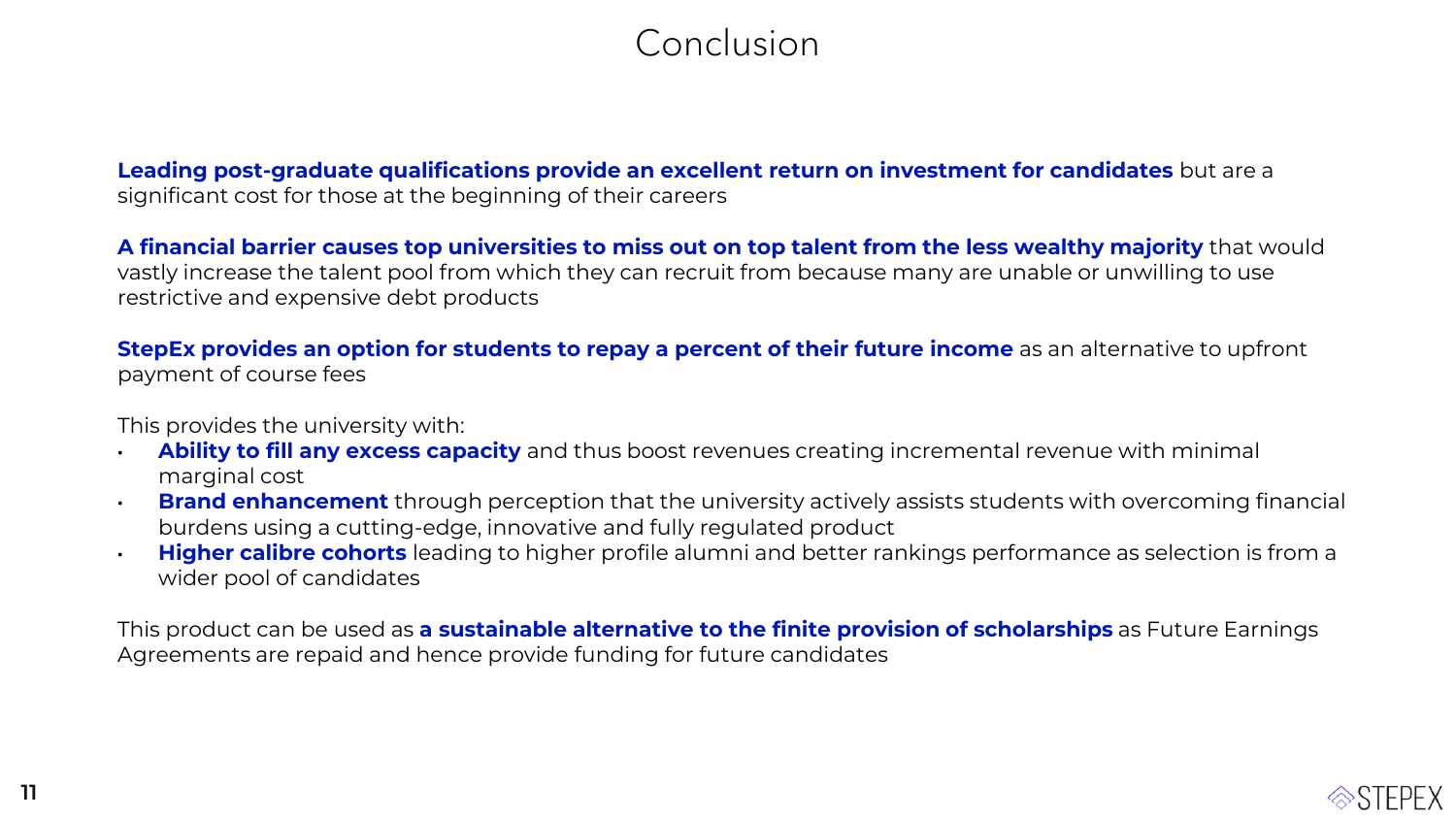# Because Education is an Opportunity

# $>\mathcal{S}$  IFFFX

+44 (0) 7448 018 823

dan.george@stepex.co

www.stepex.co

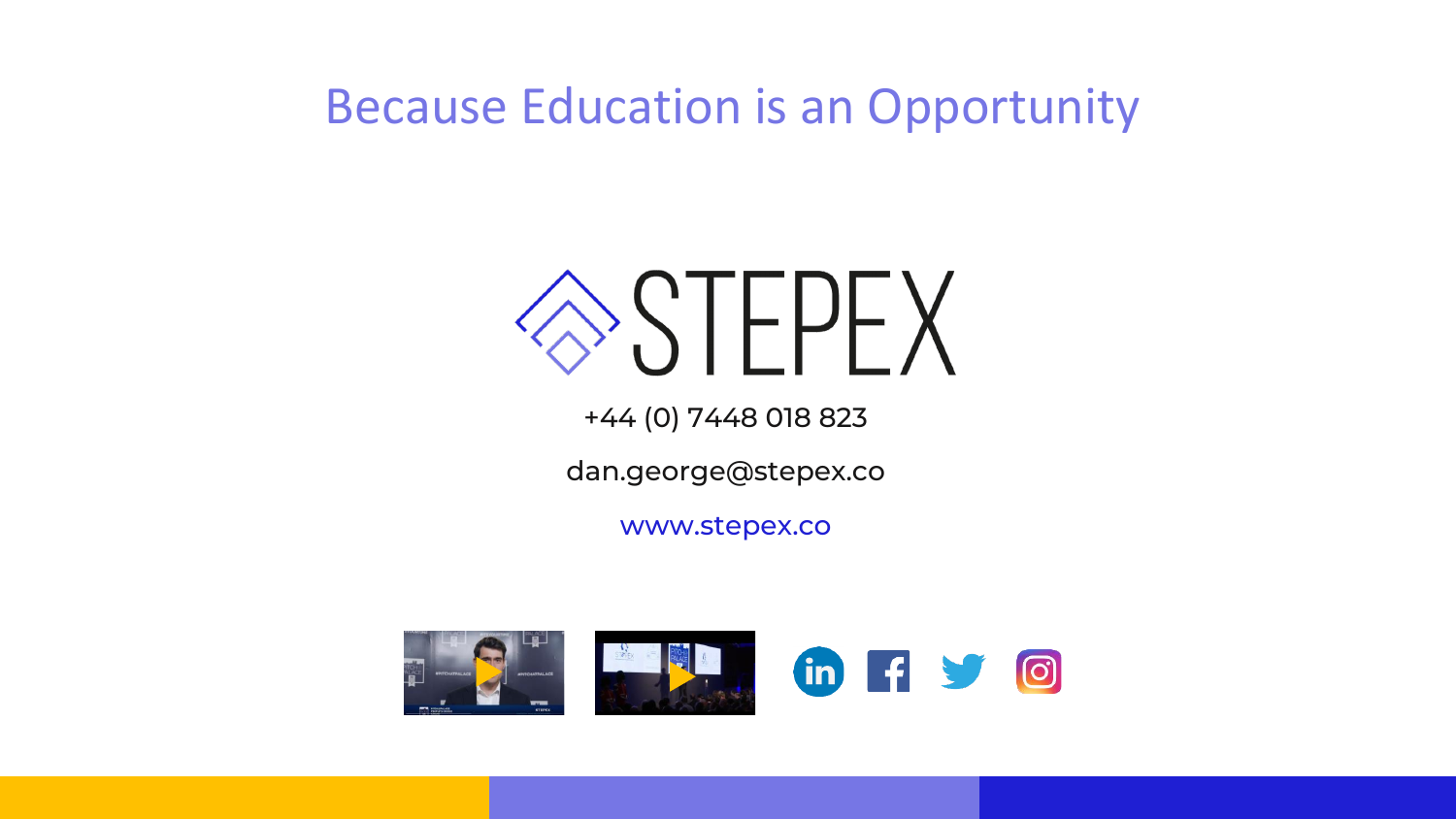StepEx's unique FCA regulated "[Future Earnings Agreements](#page-13-0)" solves a key market problem by providing outcome-based finance

Offers students the ability to pay upfront or a percent of their future earnings for a defined period. For example:

£20,000 upfront OR £2,800 + 6% of income for 5 years *(a 20% higher fee but spread over 6-7 years)*



Receives higher future earning potential from qualification. Repays a share of that based on the earning benefit they gained:

- Affordable / income-linked
- Only repay when earn over a minimum income level
- Never repay more than a maximum amount

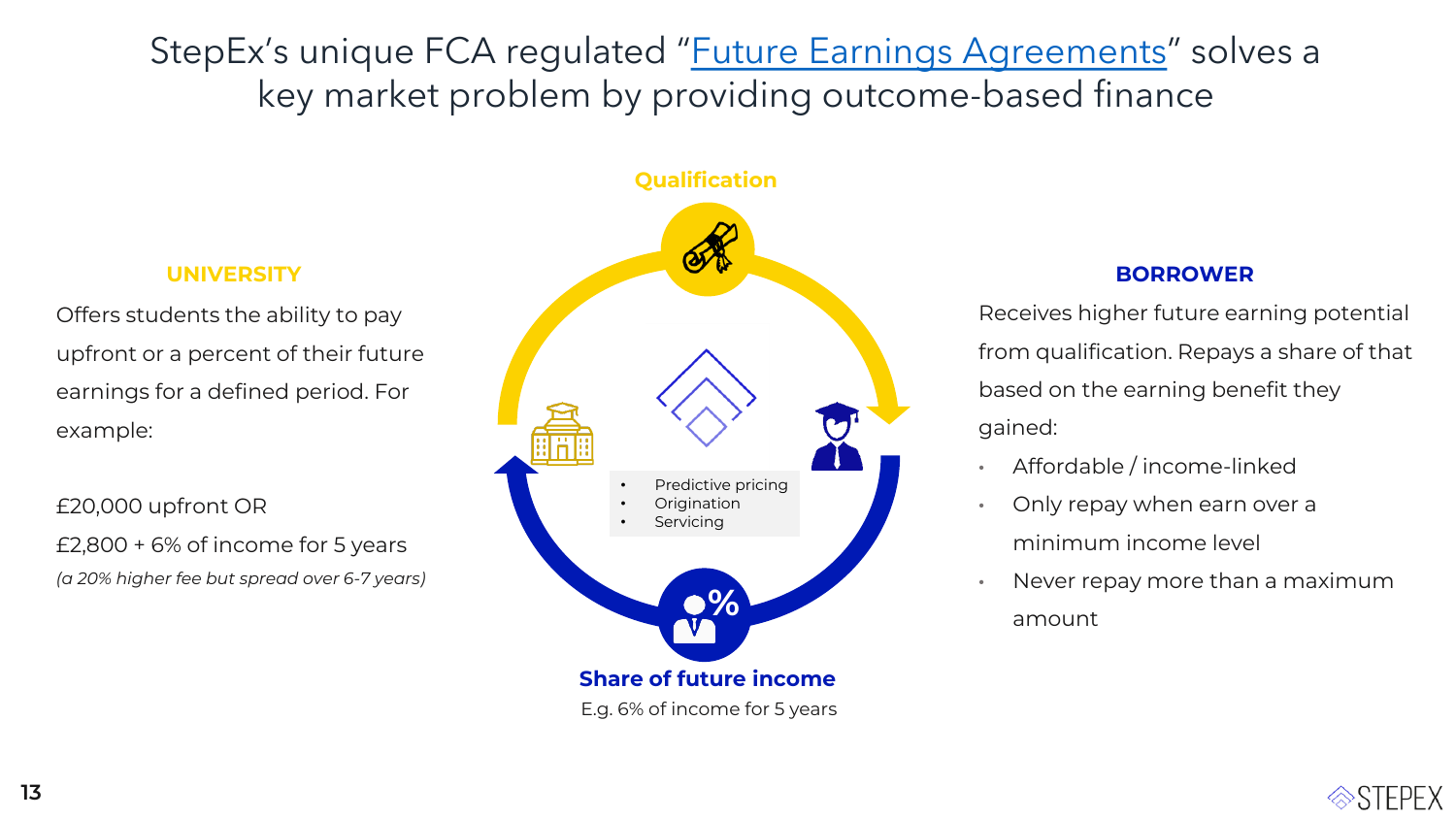<span id="page-13-0"></span>Appendix 1: Future Earnings Agreements 1/4 Lack of affordability and access to financing excludes the less wealthy majority from postgraduate qualifications



## **Expensive qualifications**

The best postgraduate and technical **qualifications are too expensive** for the majority and the cost is not covered by government loans.

## **Workforce demand**

**Demand for workers with these expensive qualifications is rapidly increasing** and outstrips supply, constraining productivity.

## **University recruitment**

**Top universities miss out** on the majority of talent because upfront fees are a barrier and debt is not suited to student finance, rejecting many or imposing credit card rates of interest

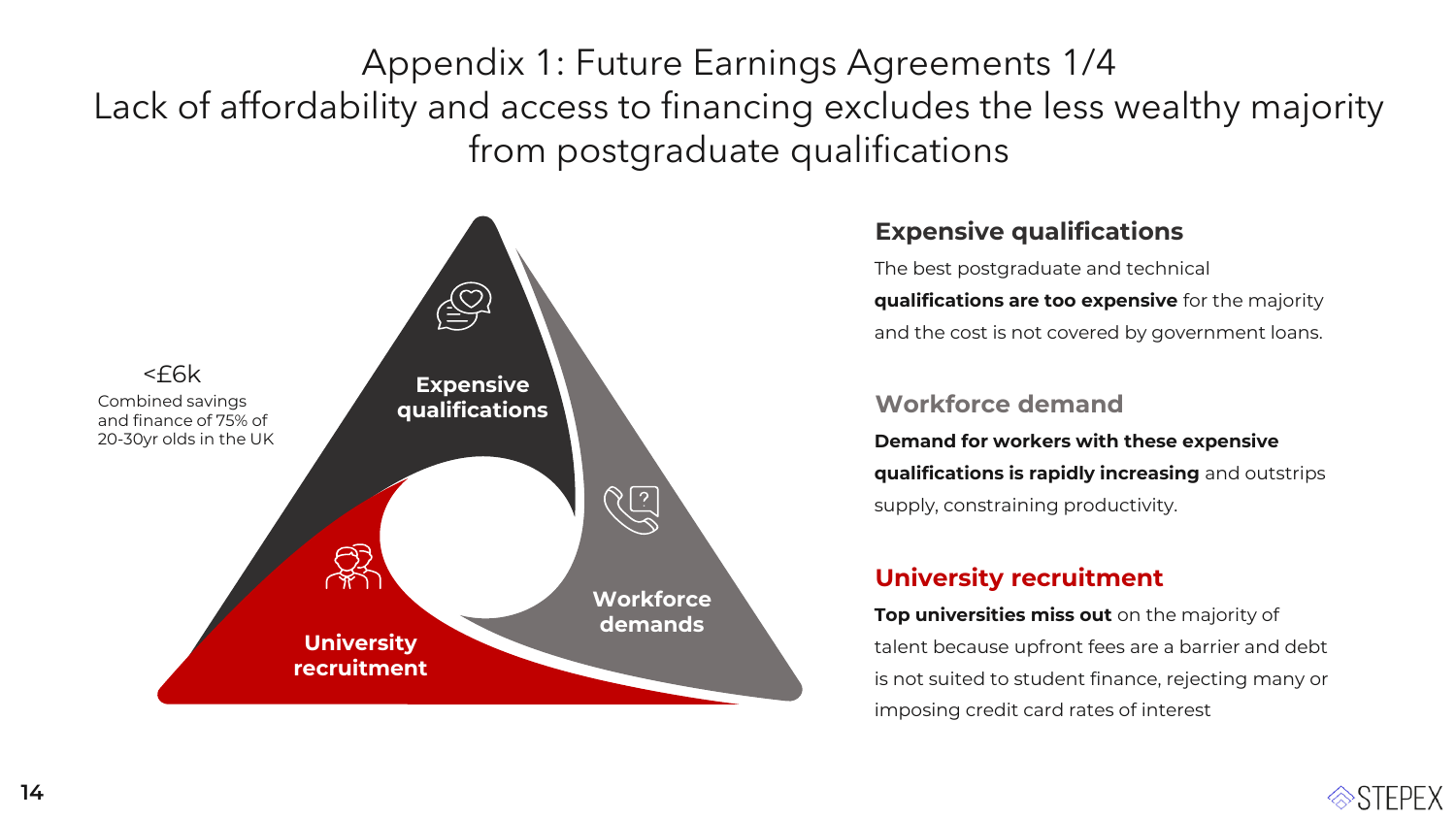Appendix 1: Future Earnings Agreements 2/4 Debt is based on historical income which restricts opportunity for the less wealthy and limits upward social mobility



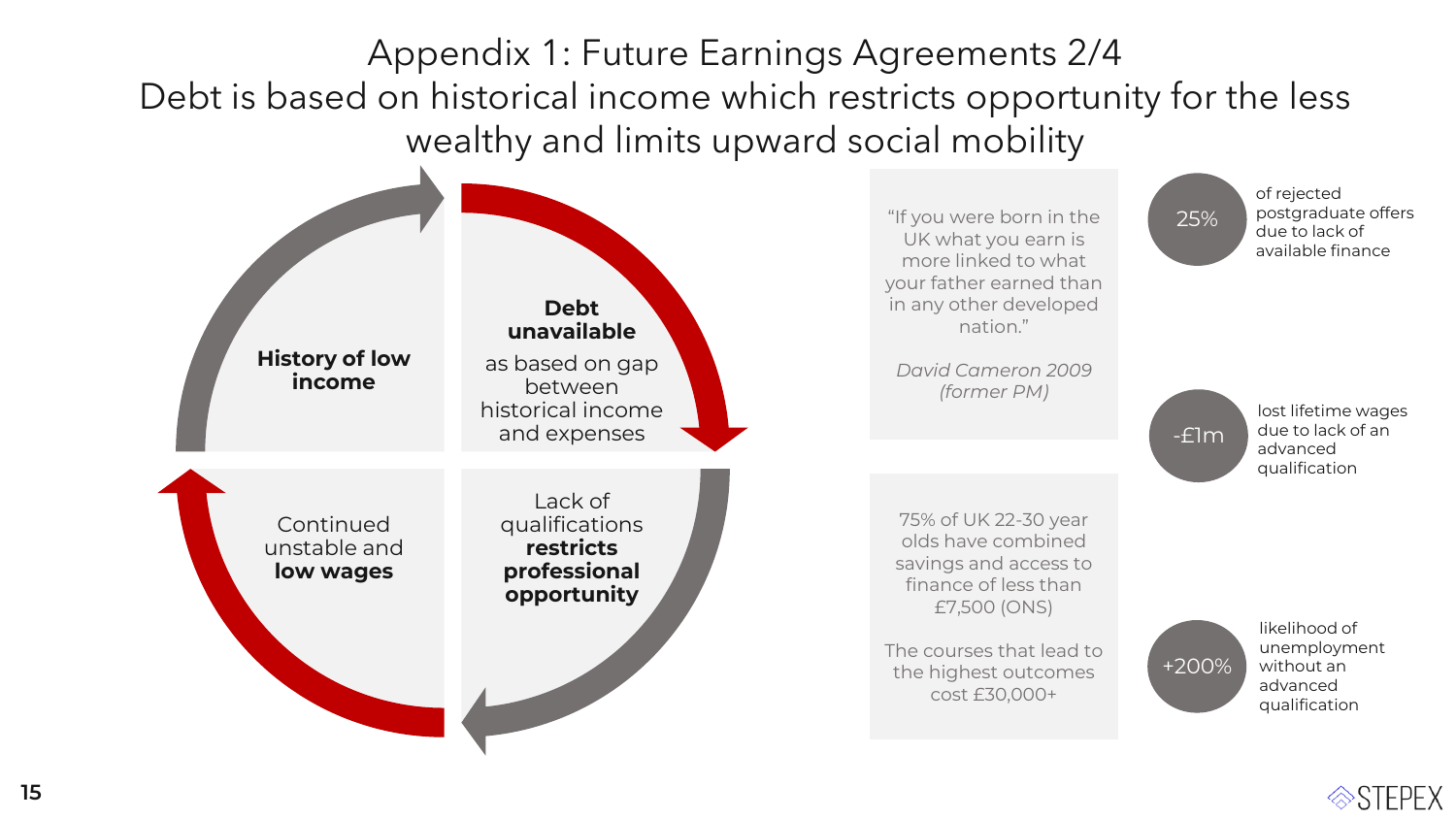Appendix 1: Future Earnings Agreements 3/4 Debt providers account for default risk with higher rates which leads to even more defaults – perpetuating a negative cycle



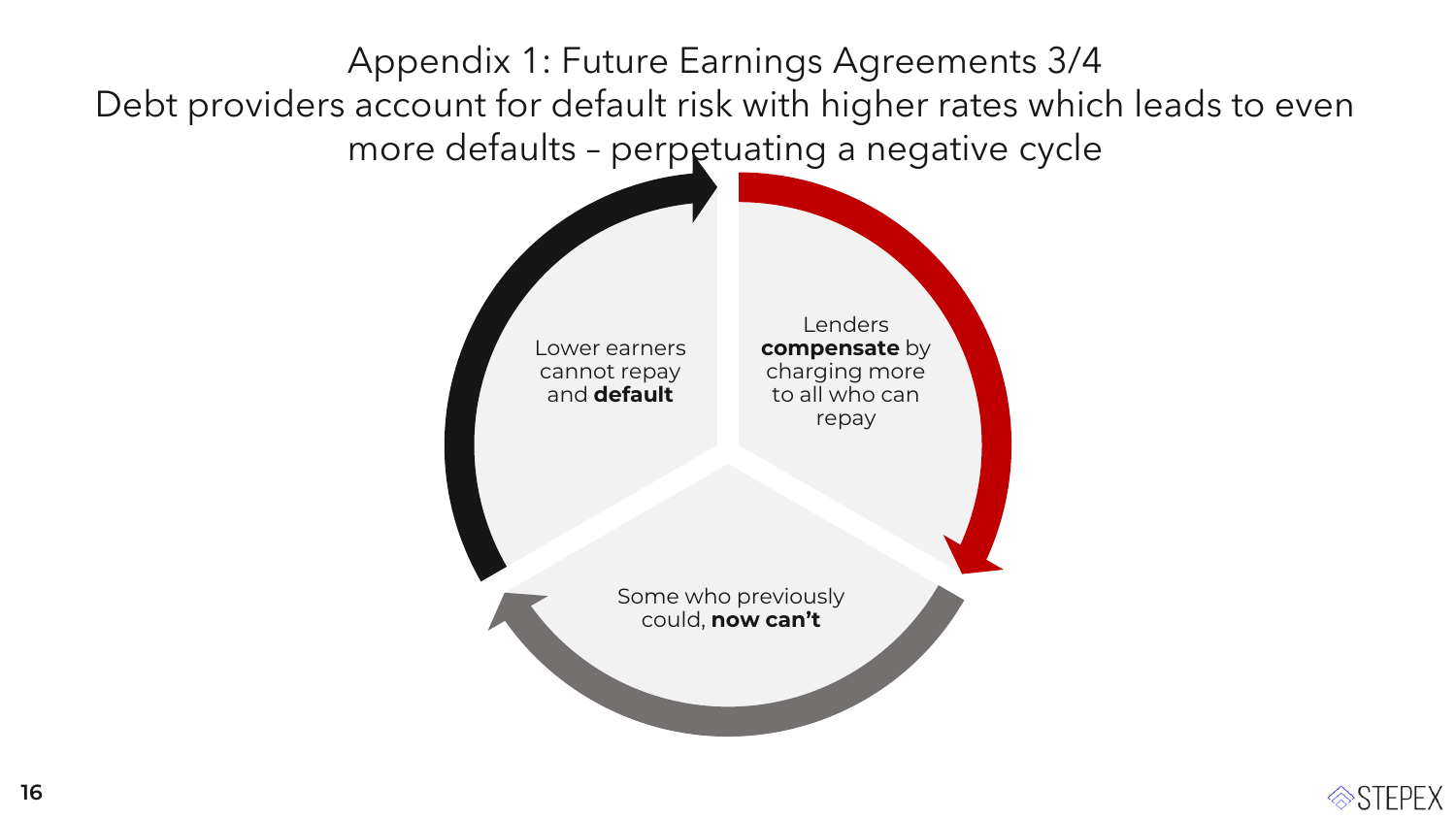Appendix 1: Future Earnings Agreements 4/4 StepEx provides "Future Earnings Agreements" which are fundamentally different to debt

### Debt

## Repay amount borrowed and a "fixed rent" for each £ outstanding



*Note: usually repaid in fixed instalments however can also have income-linked repayments (e.g. SLC)*

## Future Earnings Agreement

Repay a fixed percent of future income for a defined period of time

Total amount repaid varies with income earned

Only repay when employed

The percent of earnings to be repaid is based on projections of a range of for the no, low and high earning scenarios

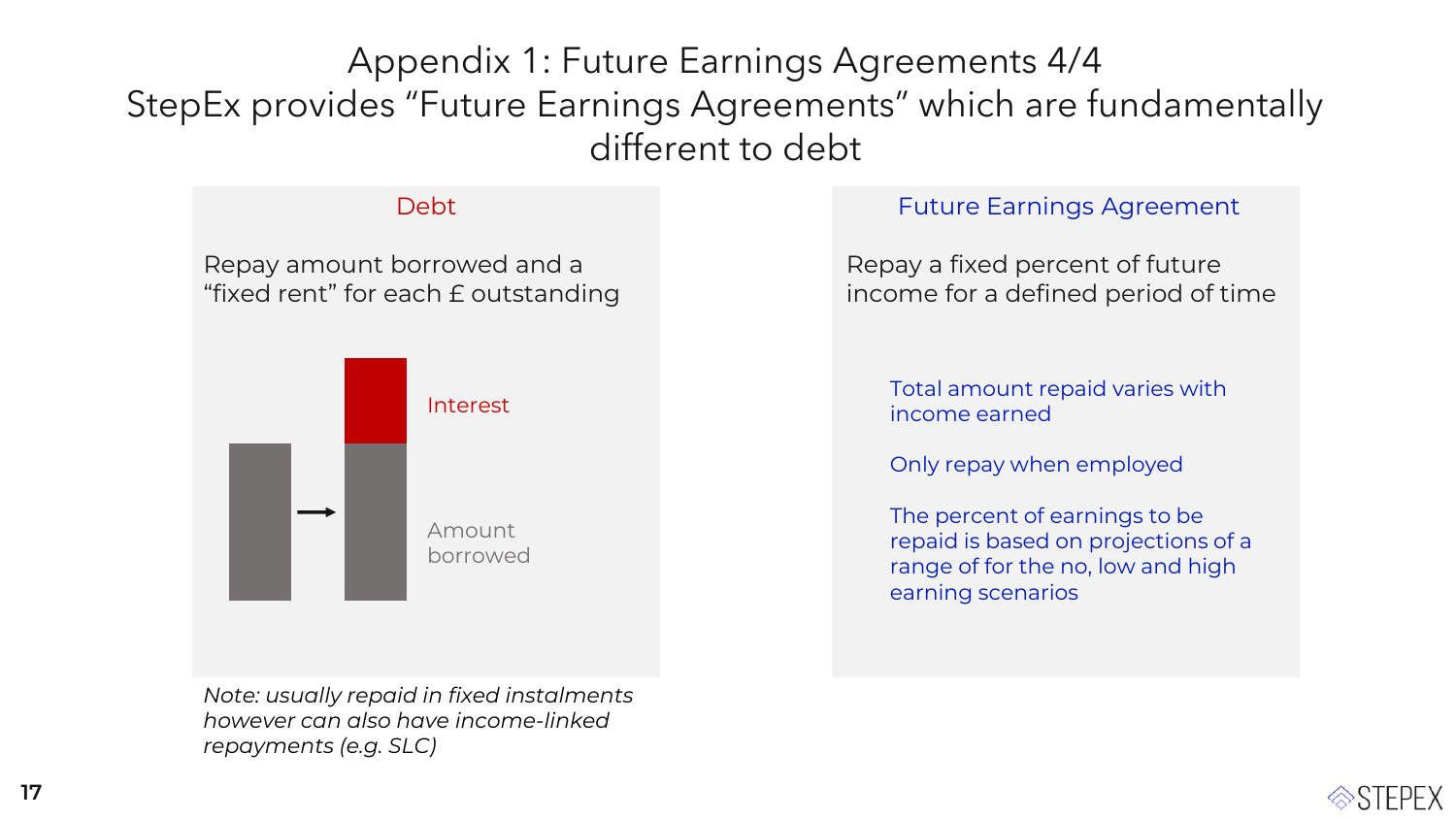## Appendix 4: Case Study



*Note: \*BDM (Black Degrees Matter) is a fund to finance those of African or Caribbean ancestry via philanthropic donations, with proceeds are reinvested into the fund. The fund has an expected ROI of just 4% vs market rate of 8.9%. \*\*Expected earnings have been rounded to the nearest thousand. \*\*\*Expected repayments.*

18